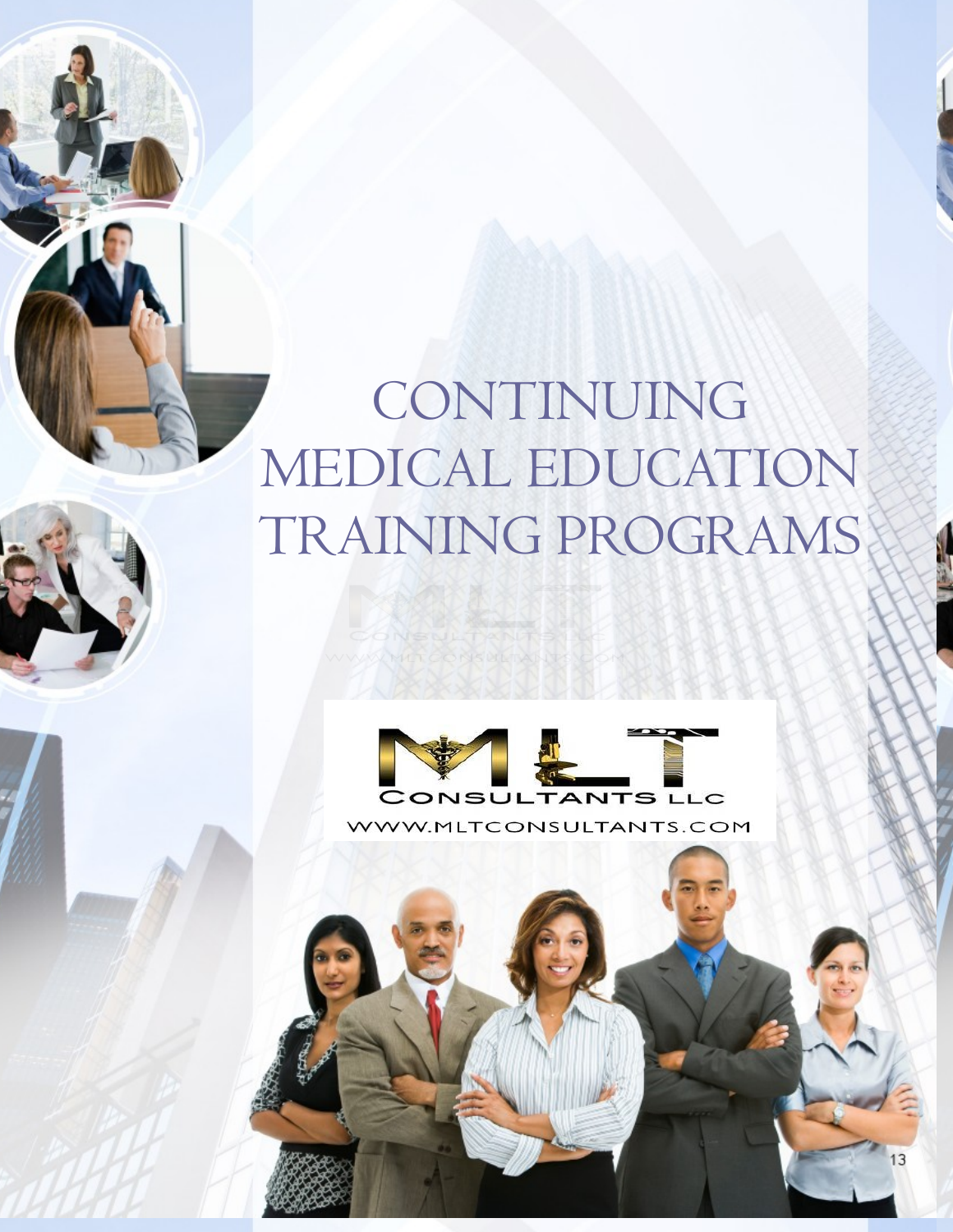### CUSTOMIZED CONTINUING MEDICAL EDUCATION TRAINING PROGRAMS

Medical, Laboratory & Technology Consultants is unique from all other Continuing Medical Education providers in that we allow full flexibility and customization in our training programs.



We are able to assess the immediate and long-term goals of our clients and create customizable training programs for their needs from Quality Management to Cutting-edge techniques.

This revolutionary approach gives our clients the clear advantage in ensuring that not only are their staff compliant with the rules and regulations of their licensure, but they are also educated in the best practices for their organization.

Customization of our training programs can be achieved by combining lectures and topics from our existing training programs and/or creating new training programs that can be lectures, wet-labs, interactive workshops, case studies, or any type of training format best suited not only to meet our clients' needs, but exceed their expectations.

Minimum Number of Participants: TBD Registration Fee: TBD Intended Participants: Medical Assistants, Laboratory Staff, Nurses, Clinicians, Technologists, Administrators, Medical Executives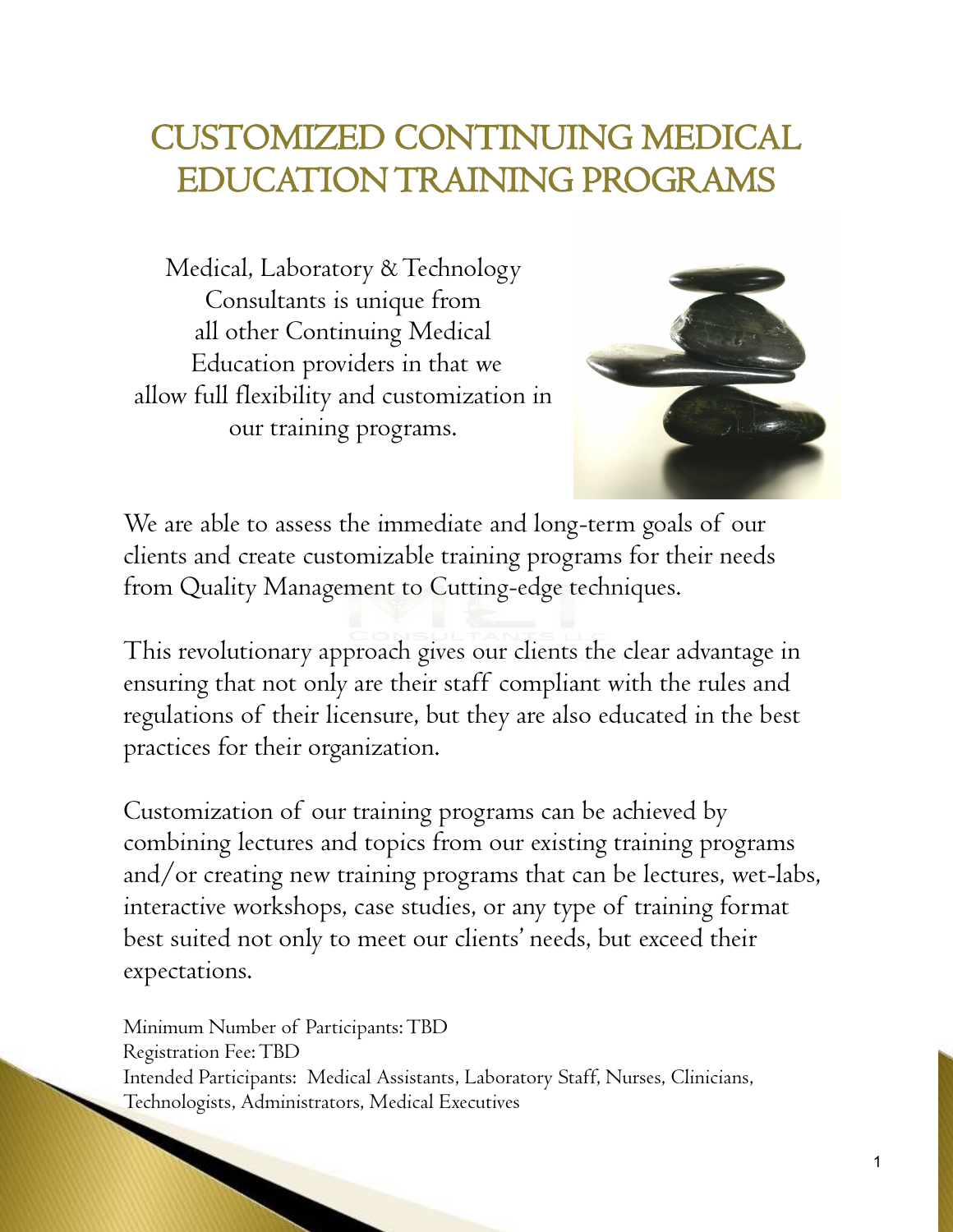## "Back to Basics Bootcamp: Fundamental Training in Clinical Medical Laboratory Science"

This intermediate level program provides essential reinforcement of fundamental Quality Medical Education to excel in providing patient care! (8.0 Contact Hours)



### PARTICIPANT LEARNING OBJECTIVES

At the conclusion of the session, the participant will be able to:

- Demonstrate a fundamental knowledge of general laboratory safety protocols
- Verify and Utilize a Standard Operating Procedure
- Employ an inventory system for laboratory commodities and equipment

### RETURN ON INVESTMENT

Participants will gain knowledge of fundamental aspects of how to create a productive work environment to provide quality patient care. This training program creates a foundation for all activities in a successful medical facility. Participants learn how all parts of the facility, large or small should be optimized for maximum efficiency and accuracy. From workplace safety to specimen processing, all members of the healthcare workforce will see how their participation relates to each and every patient.

Minimum Number of Participants: 15

Registration Fee Per Participant: Domestic \$225 and up / International \$1097 and up Intended Participants: Medical Assistants, Laboratory Staff, Nurses, Clinicians, Technologists, Administrators, Medical Executives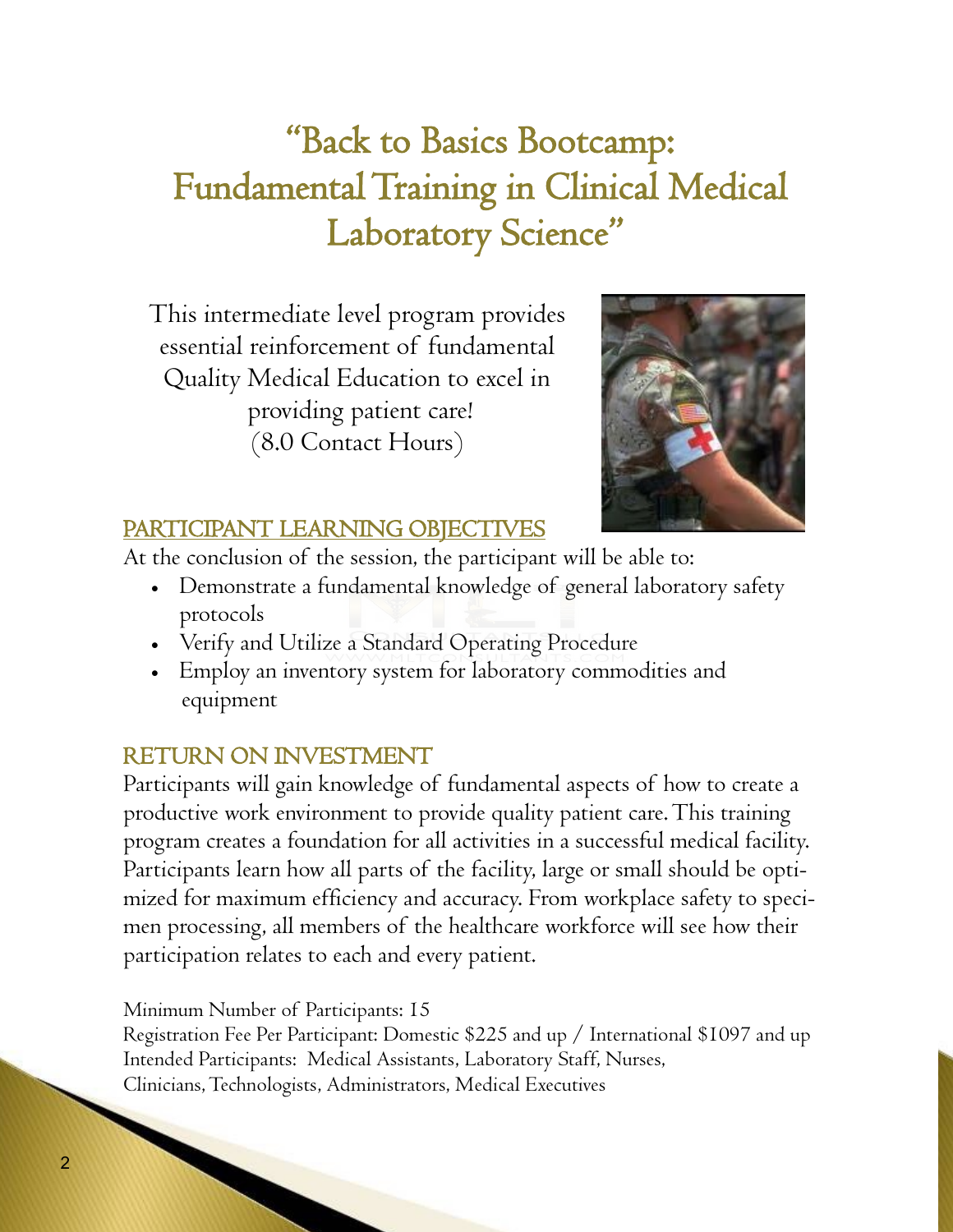### "Healthcare Essentials"



This intermediate level program provides the essential knowledge needed to operate as a successful member of the healthcare community. (4.0 Contact Hours)

#### PARTICIPANT LEARNING OBJECTIVES

At the conclusion of the session, the participant will be able to:

- Demonstrate a fundamental knowledge of general medical & laboratory safety protocols
- Verify and Utilize a Standard Operating Procedure
- Demonstrate a fundamental knowledge of HIPAA principles

### RETURN ON INVESTMENT

Participants will gain knowledge of fundamental aspects of how to operate in a productive work environment to provide quality patient care. This training program creates a foundation for basic activities in a successful medical facility. Participants learn about medical workplace safety, all members of the healthcare workforce will see how their participation relates to each and every patient.

Minimum Number of Participants: 15

Registration Fee Per Participant: Domestic \$95 and up / International \$697 and up Intended Participants: Medical Assistants, Laboratory Staff, Nurses, Clinicians, Technologists, Administrators, Medical Executives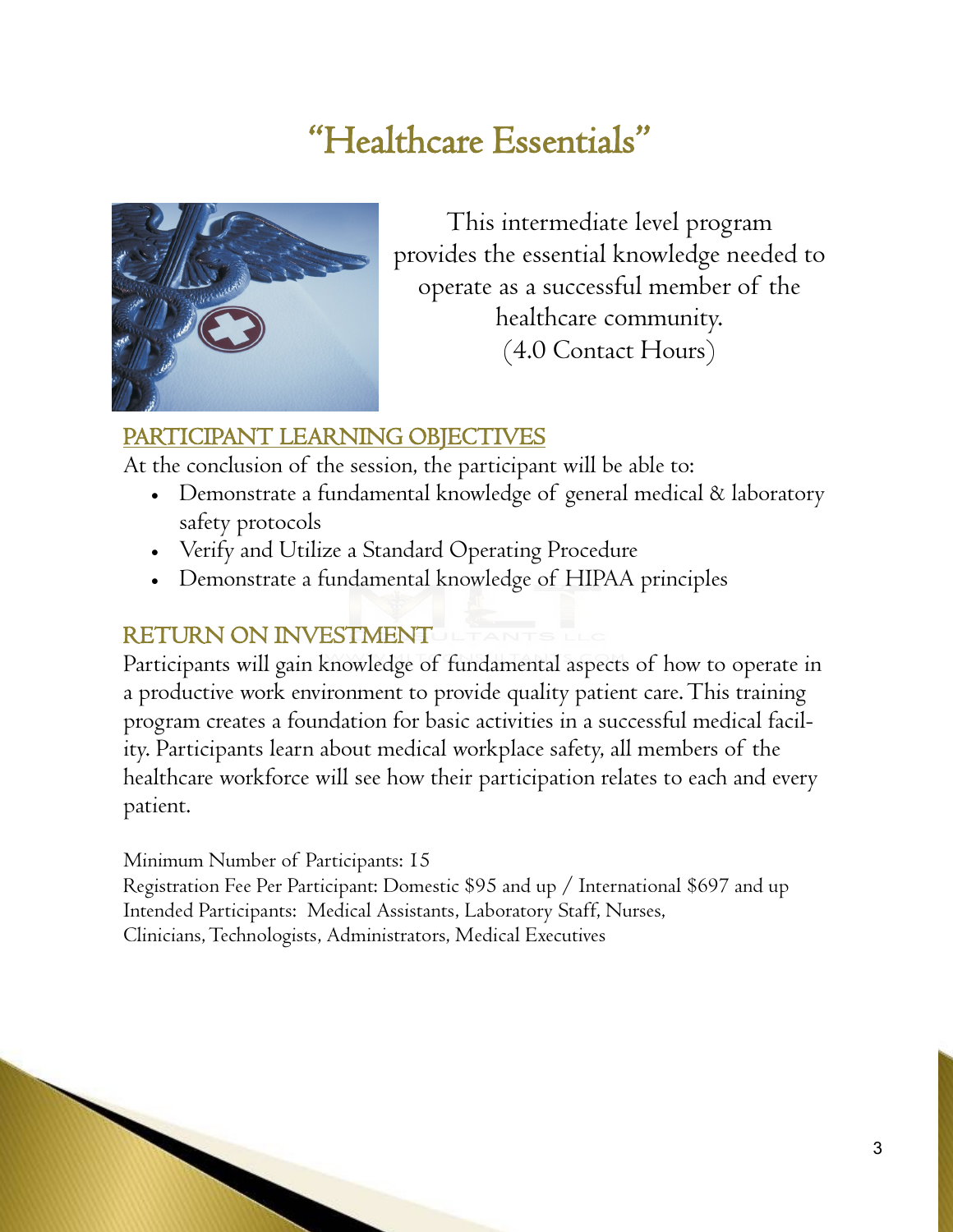## "Harmonization in Healthcare"



An all-inclusive training experience that takes the participant through the different departments and members of the healthcare process that ultimately culminates in providing quality medical care. This benefits the entire healthcare industry as professions from medical assistants, phlebotomists, laboratory technicians, nurses, physicians and administrators learn how each of their roles are interconnected in providing quality healthcare. (8.0 Contact Hours)

#### PARTICIPANT LEARNING OBJECTIVES

At the conclusion of the session, the participant will be able to:

- Demonstrate a fundamental knowledge of the roles of at least five specific members of the Healthcare Workforce
- Verify and Utilize effective communication methods with colleagues
- Employ a plan to communicate with other Healthcare Professions in their workplace

#### RETURN ON INVESTMENT

Participants will learn the importance and necessity of the various professions of the Healthcare Workforce. Roles and responsibilities are examined as well as Organizational Charts and an overview of Quality Management are discussed. By doing so they will improve communication and subsequently efficiency in the workplace. This will help reduce errors and reduce duplication of efforts, thus saving time and money.

#### Minimum Number of Participants: 15

Registration Fee: Domestic \$297 and up/ International \$1400 and up Intended Participants: Medical Assistants, Laboratory Staff, Nurses, Clinicians, Technologists, Administrators, Medical Executives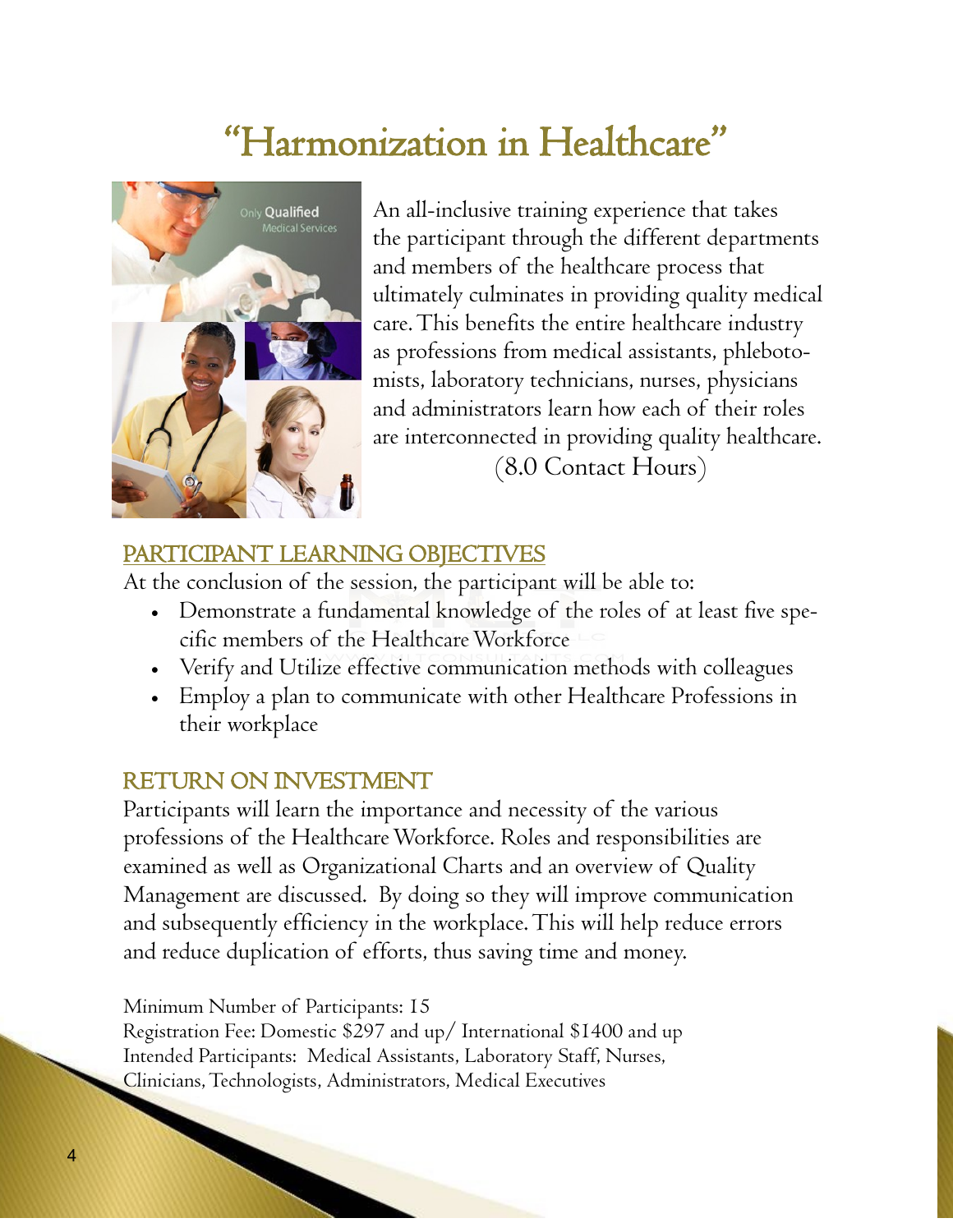### "TRIFECTA METHOD- TB Fine Needle Aspirate Training"

The implementation of FNA specimen collection in appropriate patients, with utilization of variable staining techniques is an effective strategy to diagnose lymphadenopathy in patients with suspected tuberculosis. Simple FNA kits replace expensive, complicated, and toxic transportation of specimens in formalin. The technique was also proposed for MDR-TB treatment monitoring. Straightforward training for clinicians and laboratory personnel allows rapid implementation. Training based on publication of our work in 28th Annual Congress of the International Academy of Pathology. (5days/40.0 Contact Hours)



#### PARTICIPANT LEARNING OBJECTIVES

At the conclusion of the session, the participant will be able to:

- Demonstrate a fundamental knowledge of the Trifecta Method for Extrapulmonary TB diagnosis
- Verify and Utilize proper protocol for specimen collection, processing and results reporting
- Employ an effective communications system for results reporting within a specified timeframe

### RETURN ON INVESTMENT

Participants will learn how to identify suspected Extrapulmonary TB in patients. Clinicians will learn proper specimen collection techniques and specimen requisitioning. Laboratory staff will be able to properly process and prepare the specimen slides for Pathologist review. Pathologists will be able to provide concise confirmatory diagnosis for Extrapulmonary TB and/or other Opportunistic Infection. Results will be reported to clinician within 24 hours for TB and 7 days for OI diagnosis.

Minimum Number of Participants: 5 Registration Fee: Domestic \$750 and up/ \$2750 and up Intended Participants: Laboratory Staff, Clinicians, Nurses, Pathologists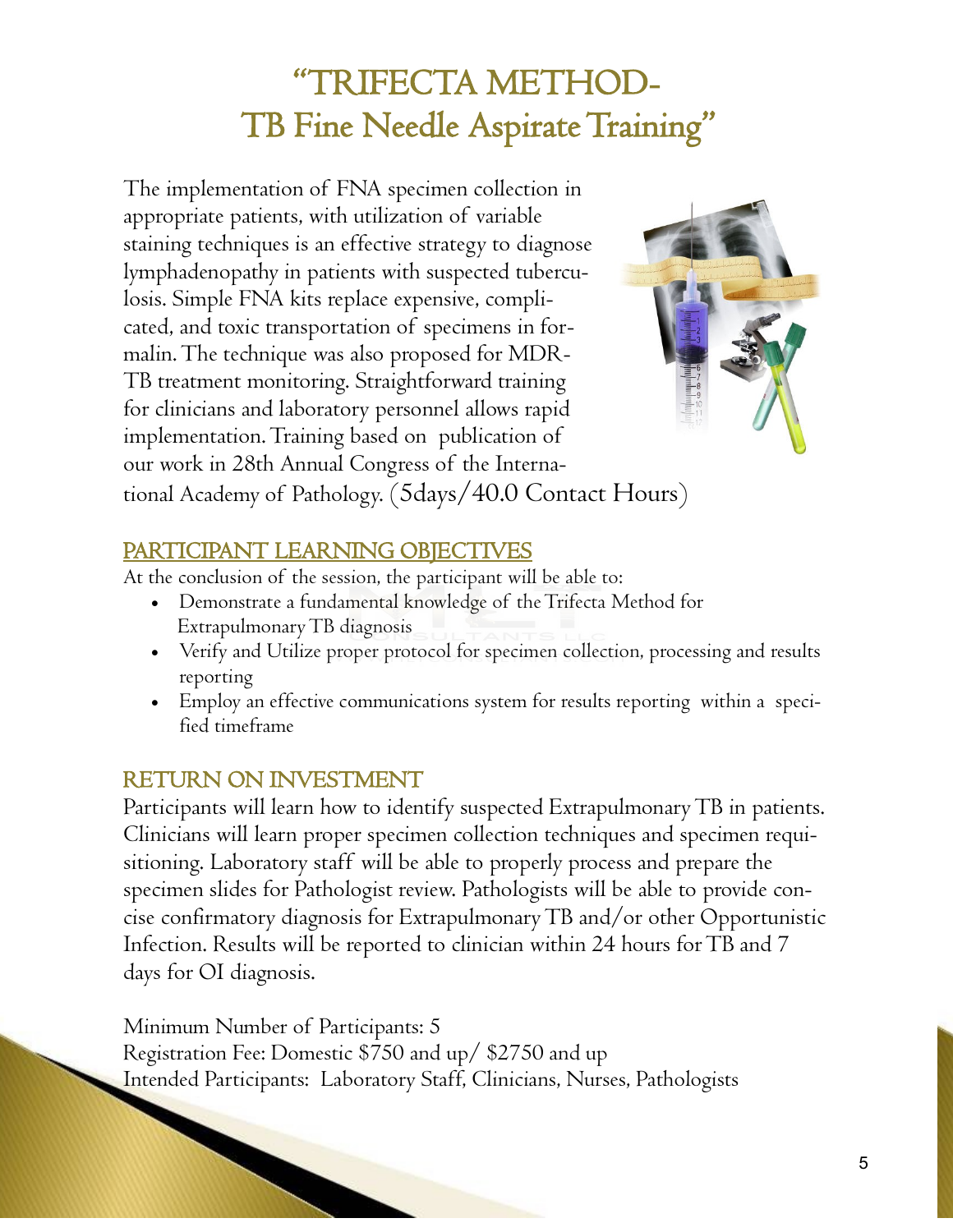## "Lean, Green Healthcare Machine"

This workshop provides participants with the tools essential in Lean management which emphasizes streamlined efficiency in the workplace and Green or eco-friendly initiatives that can be implemented in their healthcare facility. These skills not only increase proficiency, but also reduce the carbon footprint and impact on the environment for medical facilities of every size and scope.

#### PARTICIPANT LEARNING OBJECTIVES

At the conclusion of the session, the participant will be able to:

- Demonstrate a fundamental knowledge of Lean and Eco-friendly terms
- Verify at least three ways to streamline workflow
- Identify at least three ways to reduce waste in their daily activities

#### RETURN ON INVESTMENT

Participants will gain knowledge of fundamental Aspects of Lean management in healthcare. Participants will discuss workflow challenges and solutions. Goals will be identified in how to avoid delays and repetition in activities. Participants will demonstrate a conscious effort to reduce waste; in turn reducing operating costs in various healthcare settings.



Minimum Number of Participants: 10 Registration Fee: Domestic \$225 and up/ International \$1097 and up Intended Participants: Medical Assistants, Laboratory Staff, Nurses, Clinicians, Technologists, Administrators, Medical Executives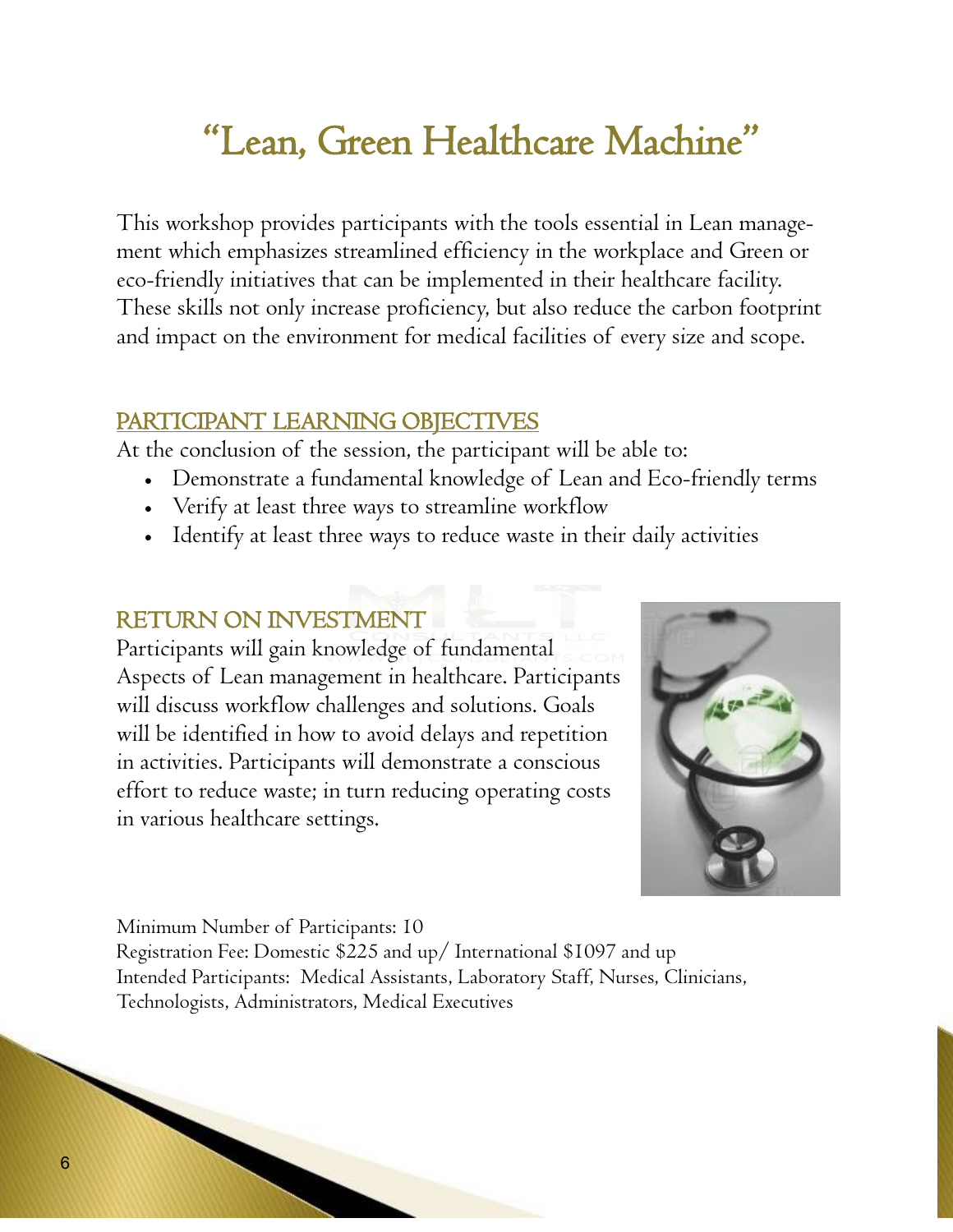



**American Society for Clinical Laboratory Science Voice, Value, Vision** 



#### MEDICAL, LABO<mark>RATORY & TE</mark>CHNOLOGY CONSULTANTS IS APPROVED AS PROVIDER  $\#$  560 of continuing education programs IN THE CLINICAL LABORATORY SCIENCES BY THE AMERICAN SOCIETY FOR CLINICAL LABORATORY SCIENCE P.A.C.E. ® PROGRAM

P.A.C.E.® is an administrative system serving as the quality assurance mechanism for continuing education<br>programs offered to clinical laboratory professionals. P.A.C.E.® is of benefit to both continuing education programs offered to clinical laboratory professionals. P.A.C.E.® is of benefit to both continuing education providers and the laboratory professionals who participate in the programs they provide. P.A.C.E.® is an<br>administrative system serving as the quality assurance mechanism for continuing education programs administrative system serving as the quality assurance mechanism for continuing education programs and the laboratory professionals who participate in the programs they provide.

offered to clinical laboratory professionals. P.A.C.E.® is of benefit to both continuing education providers<br>and the laboratory professionals who participate in the programs they provide.<br>Participants in P.A.C.E.® approved Participants in P.A.C.E.® approved educational sessions have confidence in the quality of the program. P.A.C.E.® continuing education contact hours satisfy continuing education requirements for federal regulations, state licensure, certification agencies and employers.

THE AMERICAN SOCIETY SOCIETY FOR CLINICAL LABORATORY SCIENCE P.A.C.E. ® Program is the accrediting body for ASCP and AMT.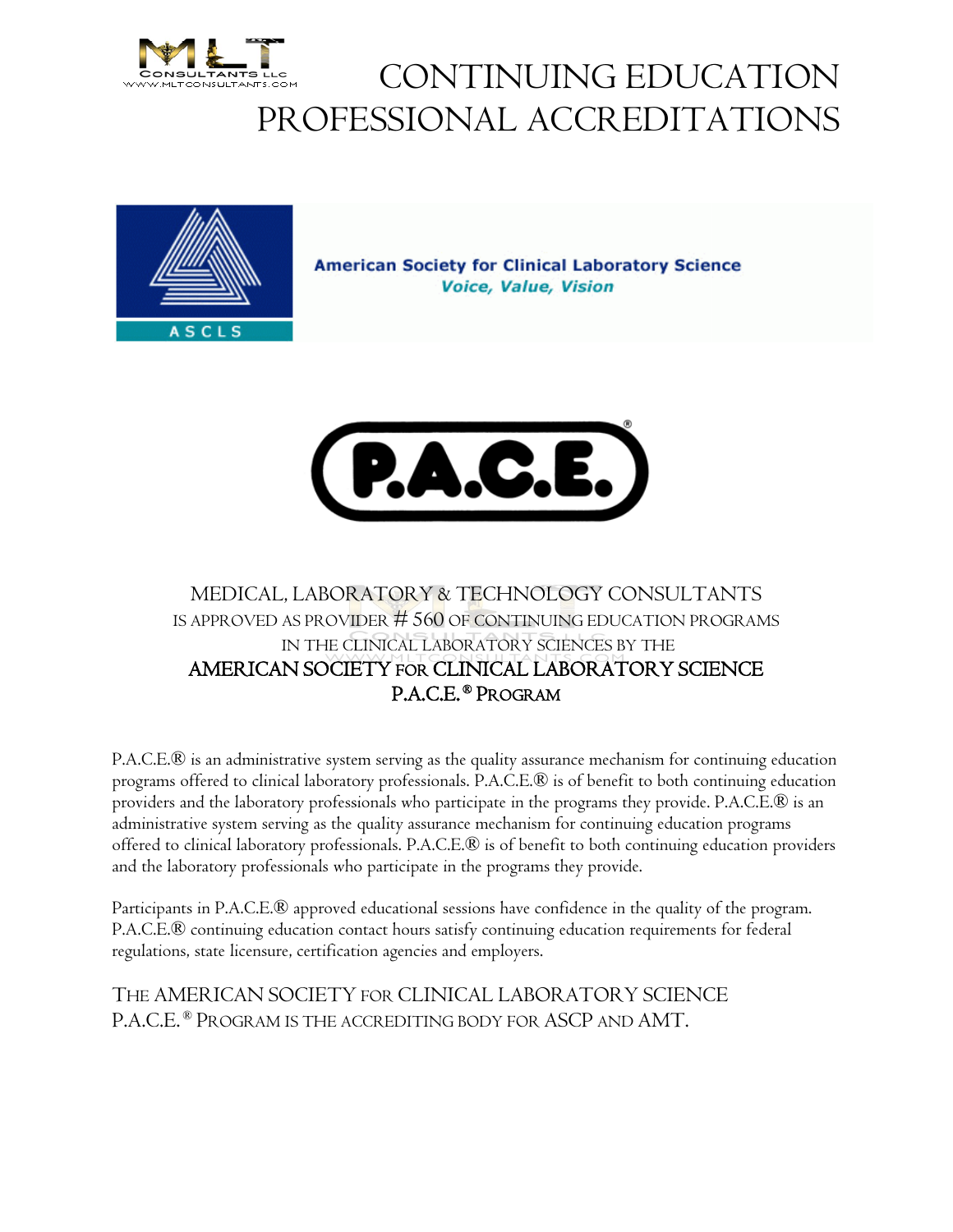



The American Society for Clinical Pathology Certification Maintenance Program (CMP) is required for all individuals who are ASCP certified beginning January I, 2004 in the following categories and for all<br>active NCA certificants who are not ASCP certified prior to January I, 2004: active NCA certificants who are not ASCP certified prior to January 1, 2004: The **American Society for Clinical Pathology** Certification Maintenance Program (CMP) is required for all individuals who are ASCP certified beginning January 1, 2004 in the following categories and for all active NCA cert

GRAMCMP/REQUIREMENTS.ASPX

- APHERESIS TECHNICIAN (AT)
- CYTOTECHNOLOGIST (CT)
- DONOR PHLEBOTOMY TECHNICIAN (DPT)
- HISTOTECHNICIAN (HT)
- HISTOTECHNOLOGIST ISTOTECHNOLOGIST (HTL)
- MEDICAL LABORATORY SCIENTIST (MLS)
- MEDICAL LABORATORY TECHNICIAN (MLT)
- PHLEBOTOMY TECHNICIAN (PBT)
- TECHNOLOGIST I<mark>N BLOOD BANKING (BB)</mark>
- $\bullet$  TECHNOLOGIST IN CHEMISTRY  $(C)$
- TECHNOLOGIST IN CYTOGENETICS (CG)
- TECHNOLOGIST IN HEMATOLOGY (H)
- TECHNOLOGIST IN MICROBIOLOGY (M)
- TECHNOLOGIST IN MOLECULAR BIOLOGY (MB)

certified.

\*Certification Maintenance Program is required for all Pathologists' Assistants (PA) who are ASCP<br>certified.<br>The Certification Maintenance Program is required for all individuals who become newly certified a<br>specialists an The Certification Maintenance Program is required for all individuals who become newly certified as specialists and diplomates beginning January 1, 2006 in the following categories:

- SPECIALIST IN BLOOD BANKING (SBB)
- SPECIALIST IN CHEMISTRY (SC)
- SPECIALIST IN CYTOTECHNOLOGY (SCT)
- SPECIALIST IN HEMATOLOGY (SH)
- SPECIALIST IN LABORATORY SAFETY (SLS)
- SPECIALIST IN MICROBIOLOGY (SM)
- SPECIALIST IN VIROLOGY (SV)
- HEMAPHERESIS PRACTITIONER (HP)
- DIPLOMATE IN LABORATORY MANAGEMENT (DLM)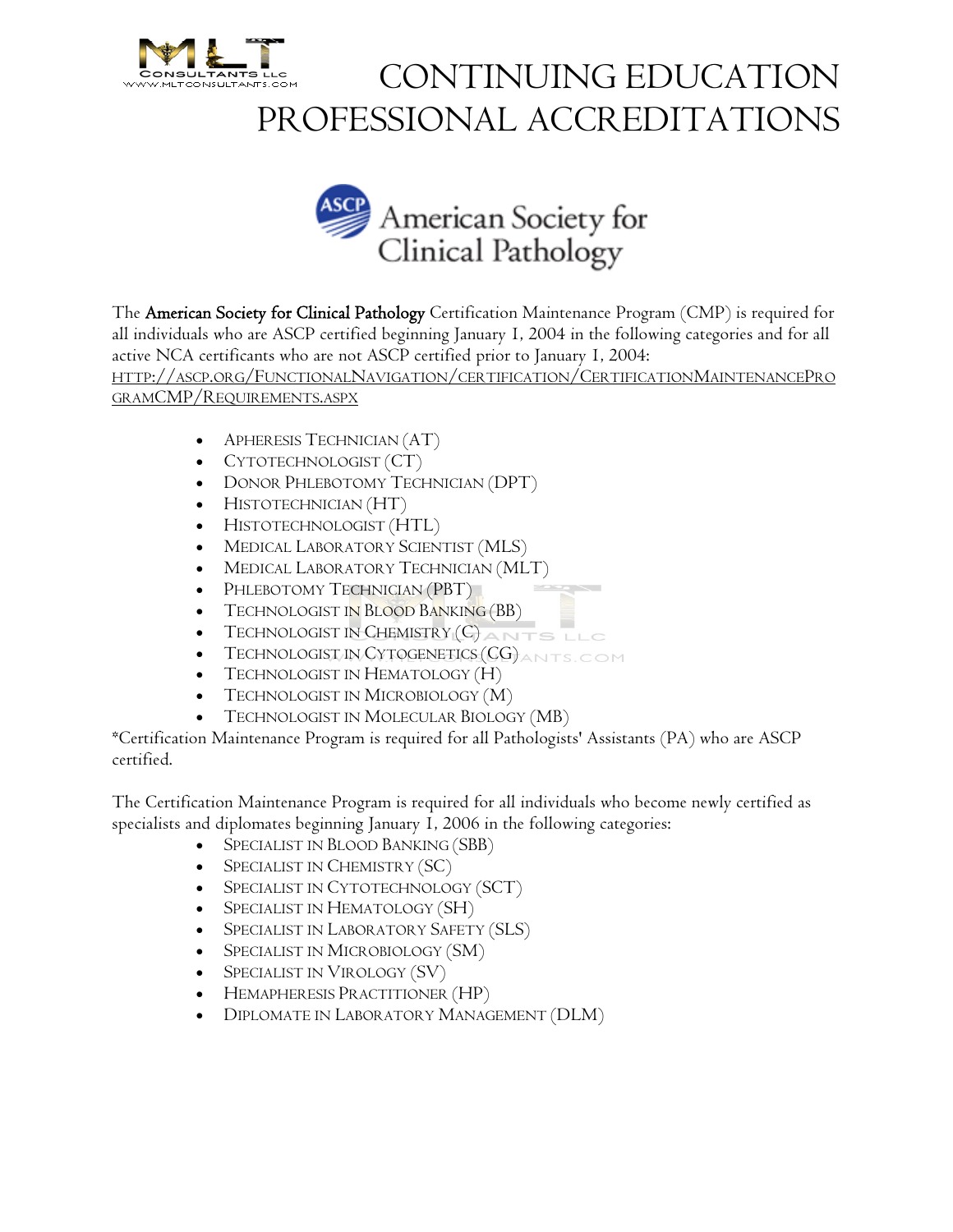



The American Medical Technologists Certification Continuation Program (CCP) is intended to promote, encourage, and reward practitioners who demonstrate continued efforts to carry the The **American Medical Technologists** Certification Continuation Program (CCP) is intended to<br>promote, encourage, and reward practitioners who demonstrate continued efforts to carry the<br>competencies needed at initial certif document activities supporting continuation of AMT certification every three years. http://www.amt1.com/page.asp?i=177

- MEDICAL TECHNOLOGIST (MT)
- MEDICAL LABORATORY TECHNICIAN (MLT)
- MEDICAL ASSISTANT (RMA)
- **ILTANTS.COM** • ALLIED HEALTH INSTRUCTOR (AHI)
- CLINICAL LABORATORY CONSULTANT (CLC)
- MEDICAL ADMINISTRATIVE SPECIALIST (CMAS)
- DENTAL ASSISTANT (RDA)
- PHLEBOTOMY TECHNICIAN (RPT)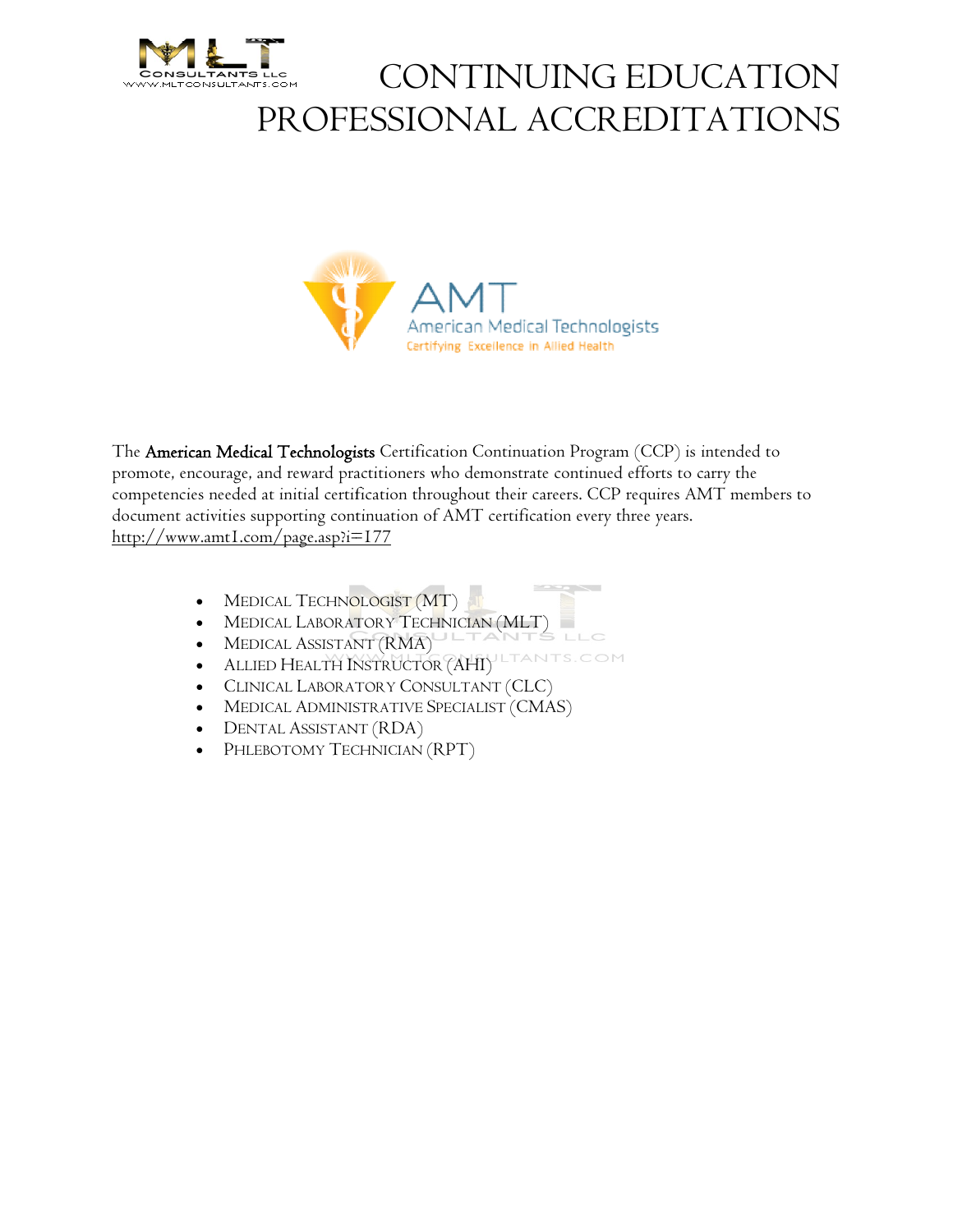



This program by MEDICAL, LABORATORY & TECHNOLOGY CONSULTANTS This program by MEDICAL, LABORATORY & TECHNOLOGY CONSULTANTS<br>has been approved by the **American Association of Medical Assistants** (AAMA) for 8 clinical or general CEU continuing education units, Provider #119183 #119183. Granting approval in no way constitutes endorsement by the AAMA of the program content or the program's sponsor.



CE Broker provides continuing education administration services to the District of Columbia Board of **Nursing**. Prospective and current continuing education providers utilize the CE Broker system to become a<br>recognized educational provider, renew online, issue certificates of completion, have courses approved by<br>the Board recognized educational provider, renew online, issue certificates of completion, have courses approved by the Board, and to promote courses online.

MEDICAL, LABORATORY & TECHNOLOGY CONSULTANTS is approved as CE Provider # 50 – 14186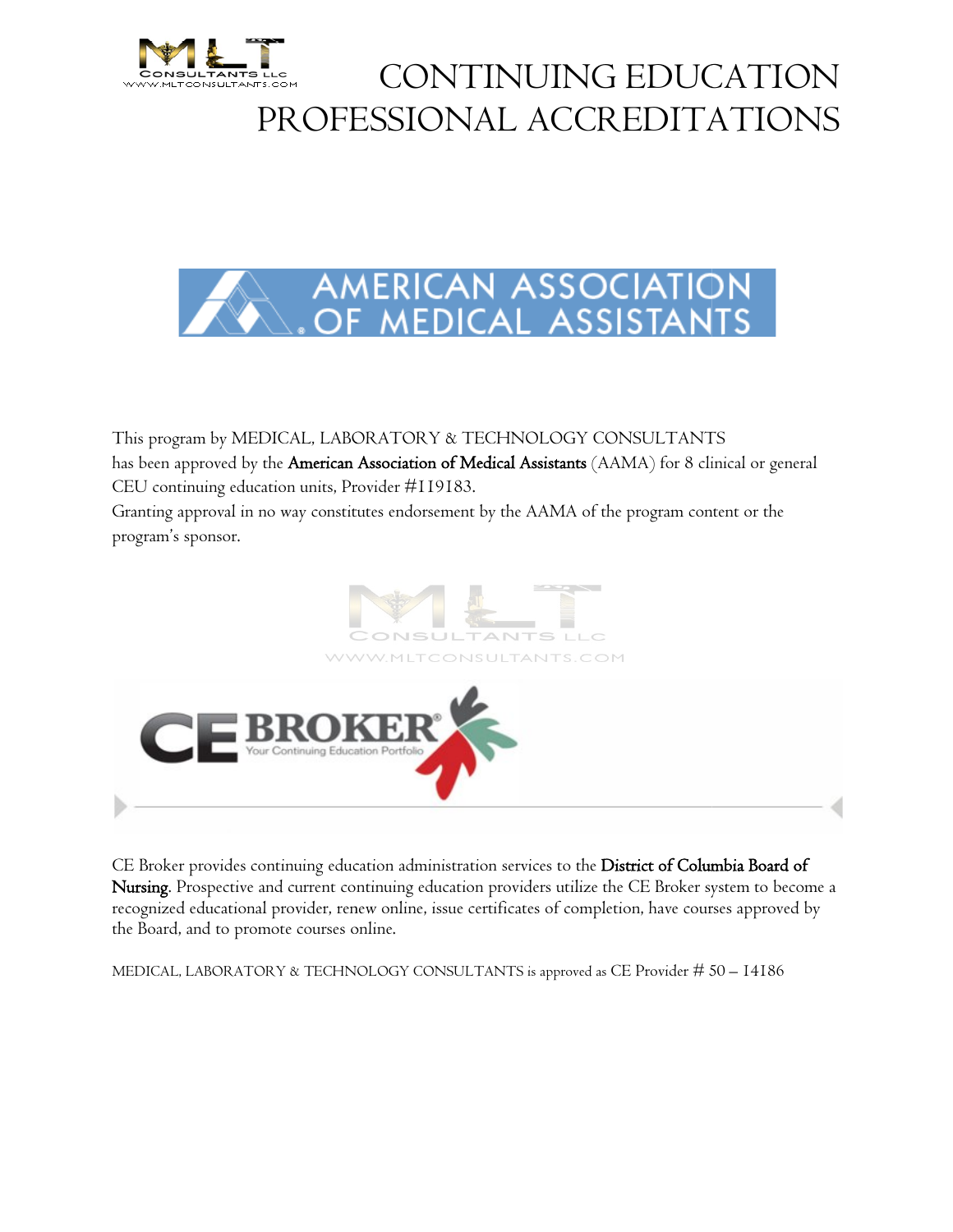



#### Medical, Laboratory & Technology Consultants Certificate of Approval for of "Healthcare Essentials" Continuing Nurse Education Activity Contact Hours 4.0 Code: MII-151-815-817

The Maryland Nurses Association (MNA) is accredited as an approver of continuing education by the American Nurses Credentialing Center (ANCC) Commission on Accreditation (COA).

American Nurses Credentialing Center (ANCC) Commission on Accreditation (COA).<br>The ANCC COA accreditation signifies that educational activities approved by MNA meet national standards for quality continuing nursing education.

ANCC is the first and only health care credentialing organization to attain full International Organization for Organization ANCC accreditation, organizations can compete in more markets Standardization (ISO) certification. With ANCC accreditation, organizations can worldwide.

The Maryland Nurses Association (MNA) Continuing Education Provider Committee (CEPC) is the ANCC-accredited provider unit for continuing nursing education (CNE) within MNA and its Districts. Consistent with the philosophy of MNA, CEPC recognizes healthcare for all as a fundamental right. Professional nurses play a<br>major role in the provision of healthcare, therefore, they should systematically build upon their major role in the provision of healthcare, therefore, they should systematically build upon their basic education through CNE that is vital to the provision of quality healthcare.

CNE efforts of CEPC reflect the American Nurses Association (ANA) Scope and Standards of Practice for Nursing Professional Development. CEPC believes that CNE enriches professional expertise, providing increased depth and breadth to<br>practice, education, administration, research, and theory development in nursing. practice, education, administration, research, and theory development in nursing.

| <b>Certification Name</b>            | Organization                                                        |
|--------------------------------------|---------------------------------------------------------------------|
| Acute Care NP                        | American College of Nurse Practitioners                             |
| Adult Health CNS                     | National Association of Clinical Nurse Specialists                  |
| Adult NP                             | American College of Nurse Practitioners                             |
| Adult Psych & Mental Health CNS      | American Psychiatric Nurses Association                             |
|                                      | International Society of Psychiatric-Mental Health Nurses           |
|                                      | National Association of Clinical Nurse Specialists                  |
| Adult Psych & Mental Health NP       | American College of Nurse Practitioners                             |
|                                      | American Psychiatric Nurses Association                             |
|                                      | International Society of Psychiatric-Mental Health Nurses           |
| Ambulatory Care Nursing              | American Academy of Ambulatory Care Nursing                         |
| Cardiac Vascular Nursing             | American Association of Cardiovascular and Pulmonary Rehabilitation |
|                                      | Preventive Cardiovascular Nurses Association                        |
|                                      | Society for Vascular Nursing                                        |
| Child/Adol Psych & Mental Health CNS | American Psychiatric Nurses Association                             |
|                                      | International Society of Psychiatric-Mental Health Nurses           |
|                                      | National Association of Clinical Nurse Specialists                  |
| Family NP                            | American College of Nurse Practitioners                             |